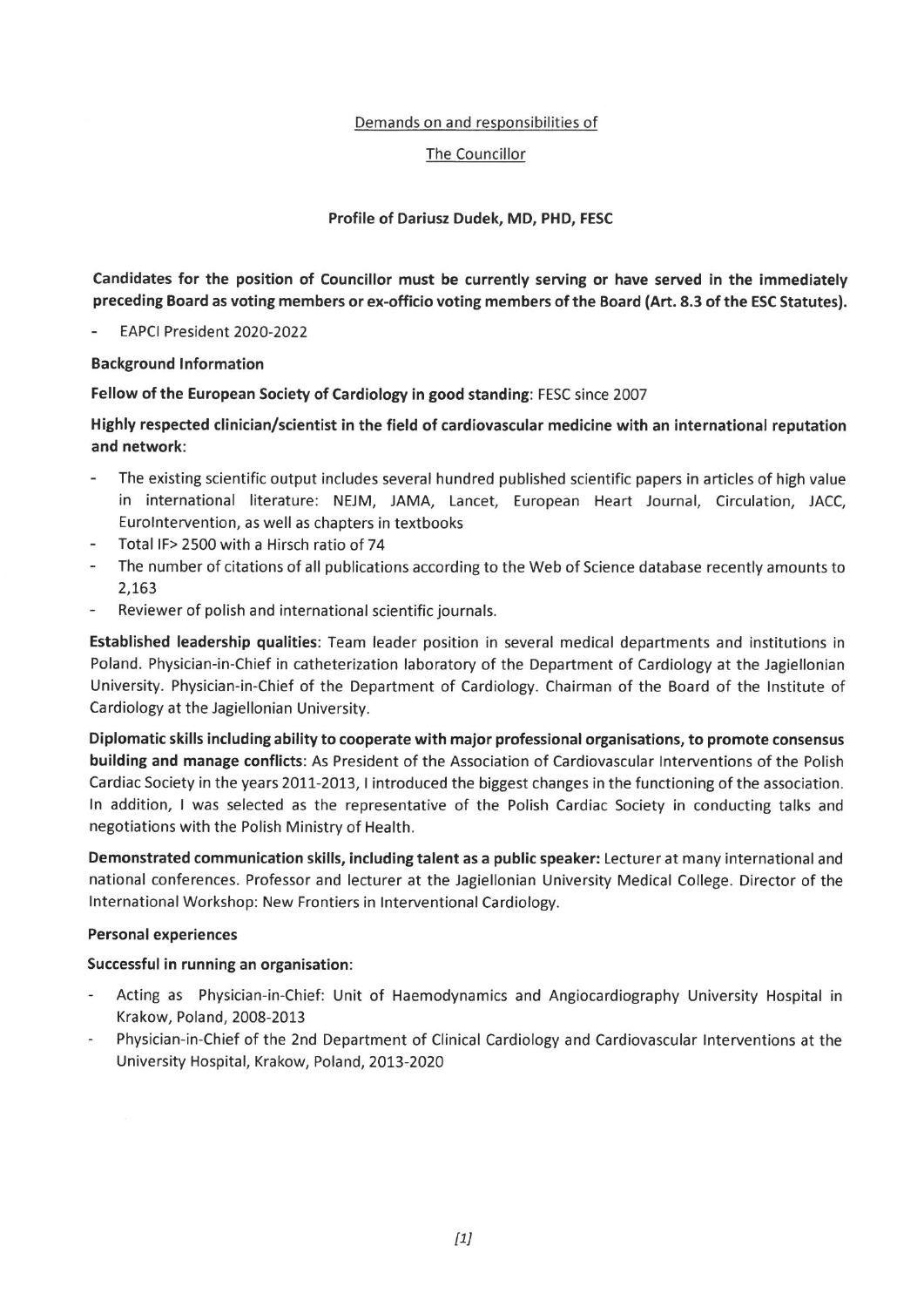# **Experience as chair or leader of a National Cardiac Society:**

- Member of "Club 30" Polish Cardiac Society from 1997 (award for young cardiologists PTK for outstanding ÷. scientific achievements)
- Member of the Polish Cardiac Society
- Member of the Association of Cardiovascular Interventions of the Polish Cardiac Society from 2010
- President-Elect and President and Past-President of the Association of Cardiovascular Interventions of the Polish Cardiac Society, 2009-2015
- Chairman of Scientific Programme Committee of the Polish Cardiac Society in Poland, 2015-2017
- Member of the Commission of the Polish Cardiac Society for cooperation with the National Consultant in Cardiology and the Ministry of Health in Poland in term 2013 - 2015

# **Experience as chair or leader of an ESC Body:**

- Chairman of the National Societies and International Affairs Committee of the European Association of Percutaneous Cardiovascular Interventions (EAPCI) in term 2014 - 2016
- Chairman of the Education and Training Committee of the European Association of Percutaneous Cardiovascular Interventions (EAPCI) in term 2016-2018
- Board Member of the Valve for Life Committee of EAPCI of the European Society of Cardiology (ESC) since 2018
- Board Member of the Digital Cardiology Committee of the European Society of Cardiology in term 2020-2022
- EAPCI President 2020-2022 and ESC Board Member 2020-2022

# Experience as chair or leader of national or international professional organisation:

- Member of the European Society of Cardiology (ESC) and EAPCI
- Member of the Scientific Committee of the EURO PCR in the past
- Member of the European CTO Club (Chronic Total occlusions)
- Member of the European Bifurcation Club
- Honorary Member of the Hungarian Society of Cardiology, Interventional Cardiology Working Group
- Honorary Member of the Russian Society of Cardiology, Interventional Cardiology Working Group
- Member of task force and review committees for ESC guidelines on STEMI, NSTEMI 2011 and Myocardial Revascularization 2014
- In 2009 2011 and 2012 2014 Member of the Congress Program Committee of the European Society of Cardiology
- Reviewer of work submitted to the Congress of the Polish Cardiac Society, the European Society of Cardiology (ESC), the EuroPCR
- Chairman of the Scientific and Organizing Committee of the International Workshop under the auspices of Interventional Cardiology of the Polish Cardiac Society and EAPCI, New Frontiers in Interventional Cardiology held in Krakow.
- Chairman of the Fellows Course in Krakow, organized in cooperation with the EAPCI ESC and EBAC
- President of the Board of Institute of Cardiology, Jagiellonian University Medical College in Poland in 2014-2016 and 2016-2020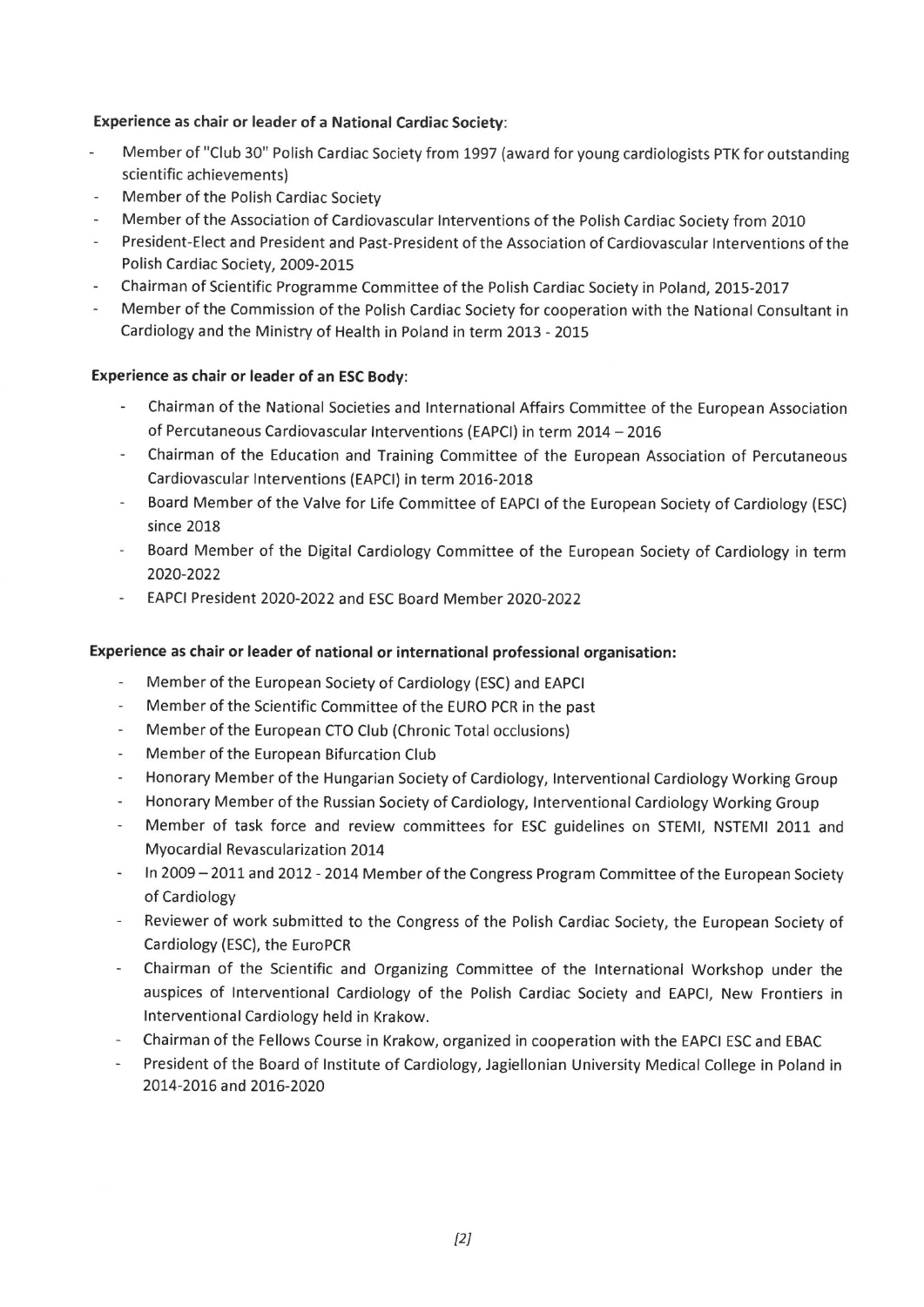### **Exposure to budgetary, financial and legal issues and to management of personnel:**

- Responsible for financial budgets in large hospital departments L,
- Responsible for research budget of several academic institutions
- ä, Responsible for research budget of several national and international grants

### **Personal characteristics**

Author of many articles and textbooks in English language; international lecturer in English language; Employee in interventional institutions: Maria Cecilia Hospital, GVM Care&Research, Ravenna, Italy

**An outstanding team leader:** Trained and mentored of more than 100 fellows in interventional cardiology. Many former fellows or associates are chiefs of service in university and non-university hospitals.

**Able to communicate and cooperate with staff and business leaders outside the medical field.** Consultant for many medical companies.

**Open-minded, respectful of the democratic process, and sensitive to international, cultural, religious and ethnic differences.** Collaborating with people from all over the world with different views, religion or culture.

**Reason for applying and expected contribution to the Society:** Long-standing experience within the EAPCI ESC in different positions encompassing the entire spectrum of activity since 2006. This experience should work for contribution to further develop ESC after Presidency of EAPCI ESC in 2020-2022. Currently involved in the Board of the Digital Committee of the ESC in 2020-2022. Main contribution would focus on further development of digital cardiology projects and introducing innovative robotic procedures in cardiology in ESC.